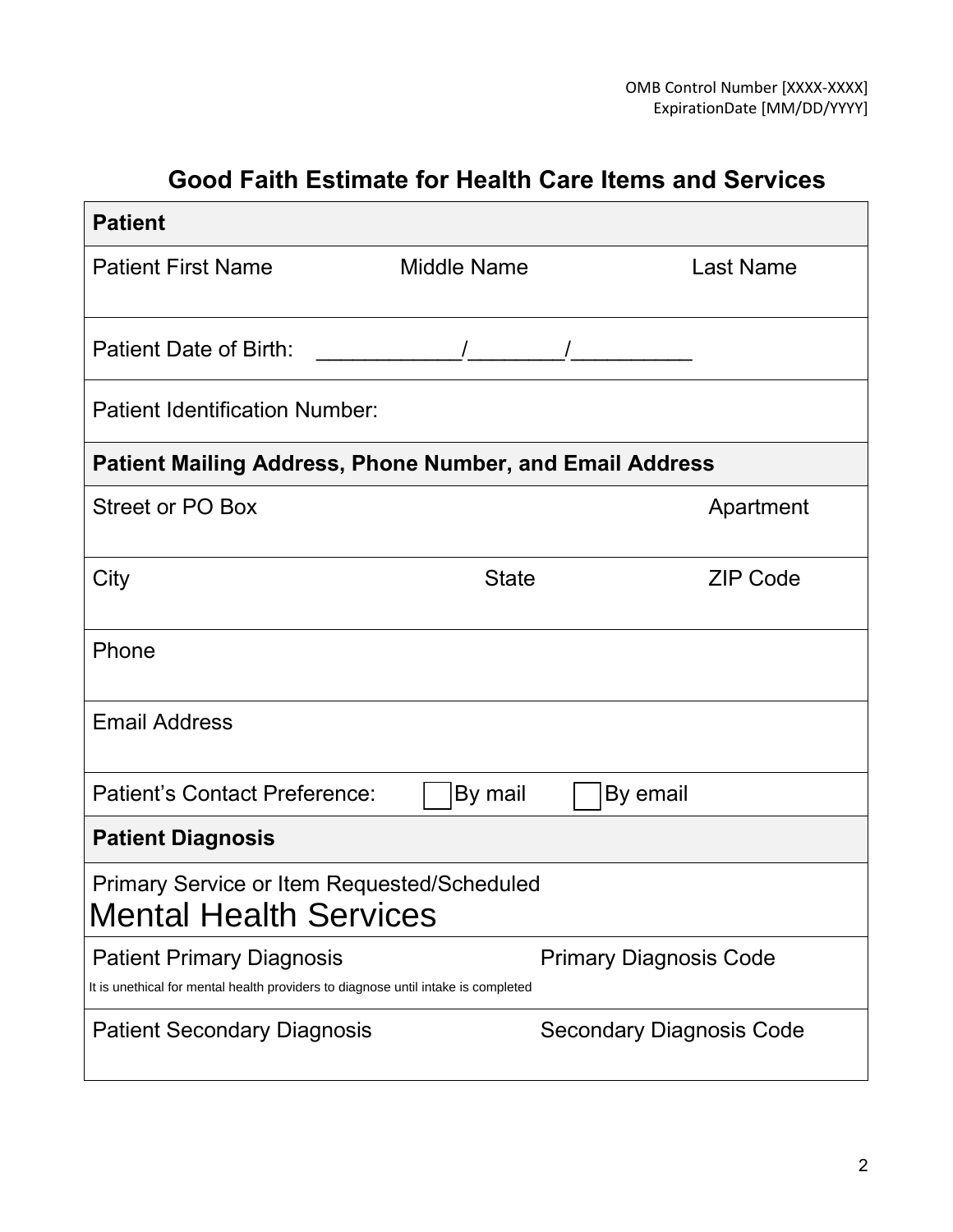| If scheduled, list the date(s) the Primary Service or Item will be provided: |                             |  |  |  |  |
|------------------------------------------------------------------------------|-----------------------------|--|--|--|--|
| Check this box if this service or item is not yet scheduled                  |                             |  |  |  |  |
| Date of Good Faith Estimate:                                                 |                             |  |  |  |  |
|                                                                              |                             |  |  |  |  |
| <b>Provider Name</b><br><b>Refresh Therapy</b>                               | <b>Estimated Total Cost</b> |  |  |  |  |
| <b>Provider Name</b>                                                         | <b>Estimated Total Cost</b> |  |  |  |  |
| <b>Provider Name</b>                                                         | <b>Estimated Total Cost</b> |  |  |  |  |
| <b>Total Estimated Cost: \$</b>                                              |                             |  |  |  |  |

The following is a detailed list of expected charges:

| <b>Expected Service</b>           | #  | Cost (each) | <b>Total Cost</b> |
|-----------------------------------|----|-------------|-------------------|
| Intake - 90791                    |    | \$280.00    | \$280.00          |
| Individual - 90837                | 50 | \$240.00    | \$12,000.00       |
| Family/Couple - 90847             | 50 | \$240.00    | \$12,000.00       |
| Family w/o client present - 90846 | 50 | \$240.00    | \$12,000.00       |

The estimated costs are valid for 12 months from the date of the Good Faith Estimate.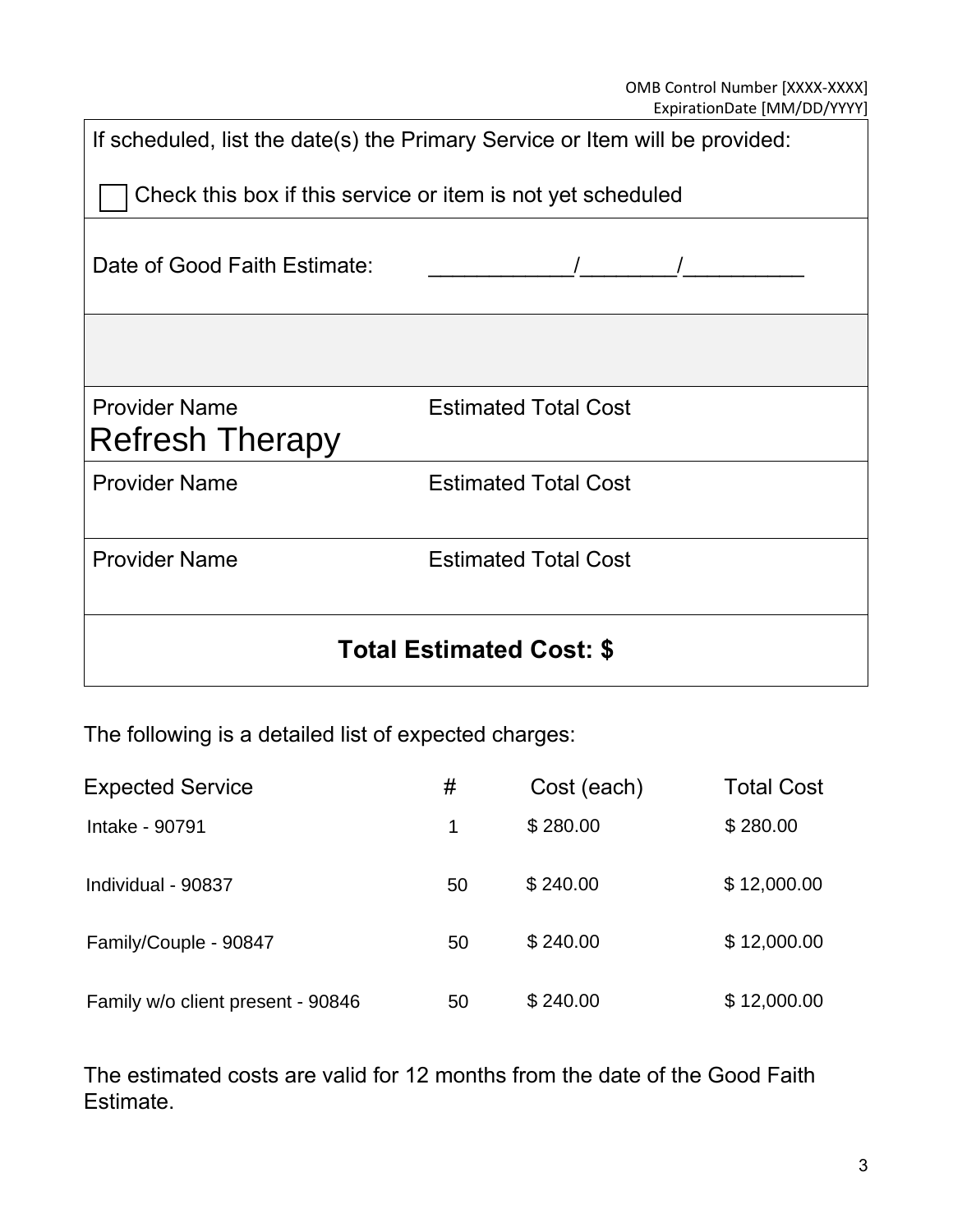# **[Provider/Facility 1] Estimate**

| <b>Provider/Facility Name</b>                     | <b>Provider/Facility Type</b>         |                          |  |
|---------------------------------------------------|---------------------------------------|--------------------------|--|
| <b>Refresh Therapy</b>                            | Private group practice                |                          |  |
| <b>Street Address</b><br>1319 NE 134th St STE 111 |                                       |                          |  |
| City                                              | <b>State</b>                          | <b>ZIP Code</b>          |  |
| Vancouver                                         | <b>WA</b>                             | 98685                    |  |
| <b>Contact Person</b>                             | Phone                                 | Email                    |  |
| Dianna or Jeff                                    | 360-433-9664                          | info@refresh-therapy.com |  |
| <b>National Provider Identifier</b>               | <b>Taxpayer Identification Number</b> |                          |  |
| 1225403454                                        | 47-5659998                            |                          |  |

#### **Details of Services and Items for Refresh Therapy**

| Service/Item | Address where service/item<br>will be provided | Diagnosis Code | Service Code | Quantity | <b>Expected Cost</b> |
|--------------|------------------------------------------------|----------------|--------------|----------|----------------------|
|              |                                                |                |              |          |                      |
|              |                                                |                |              |          |                      |
|              |                                                |                |              |          |                      |

## **Total Expected Charges from Refresh Therapy \$**

Additional Health Care Provider/Facility Notes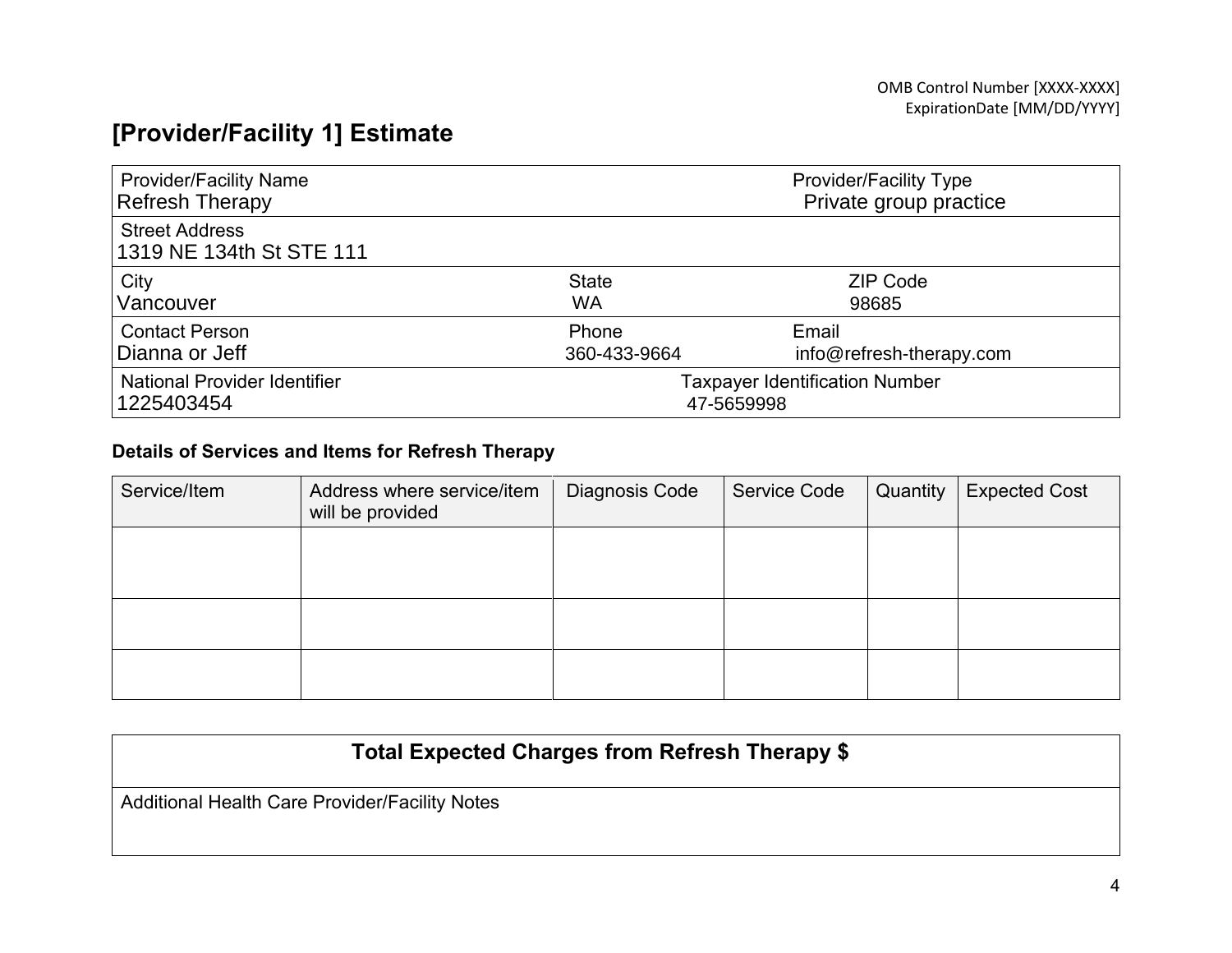OMB Control Number [XXXX-XXXX] ExpirationDate [MM/DD/YYYY]

**Total estimated cost for all services and items: \$**